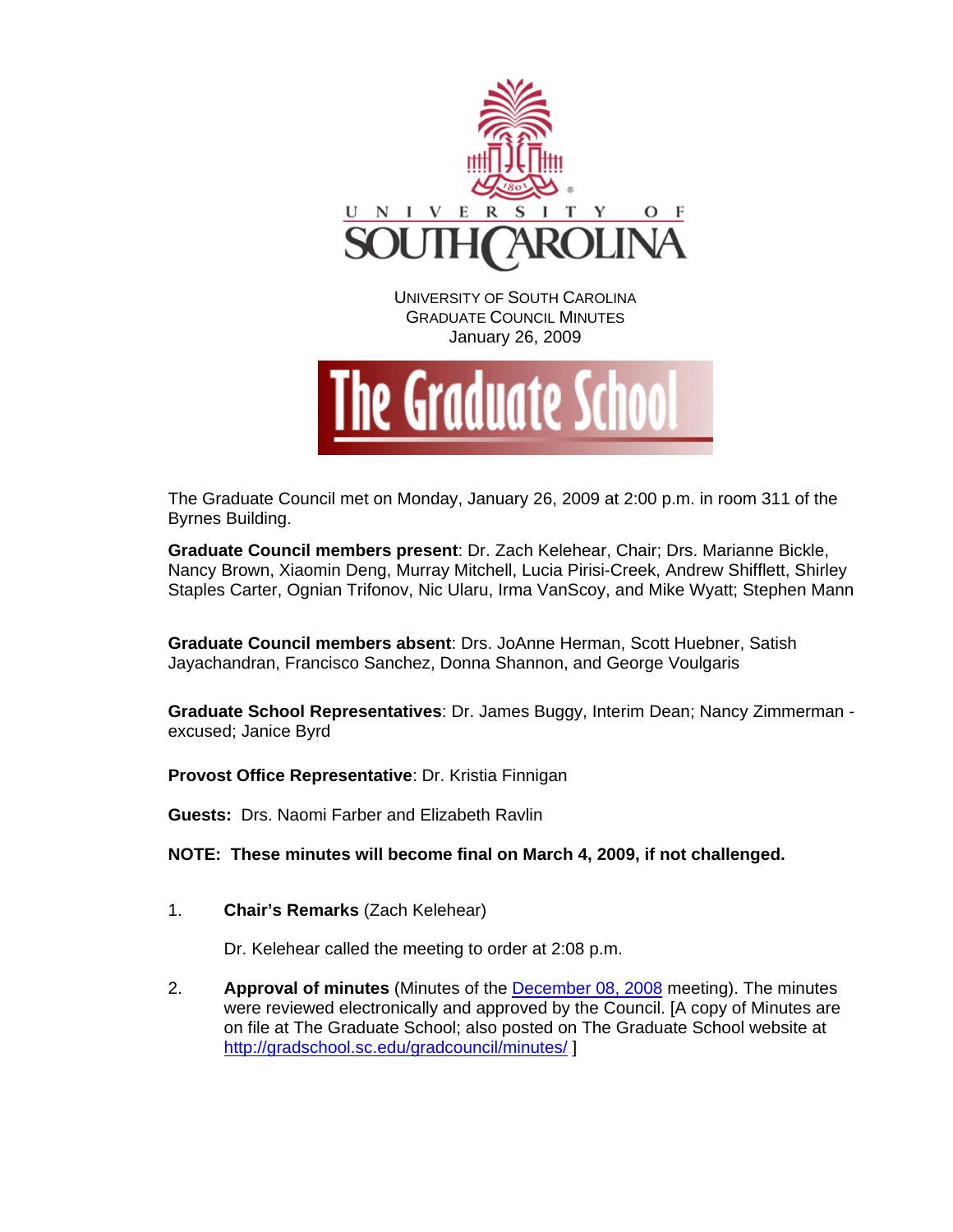3. **Report of the Academic Policy and Practices Committee** (Zach Kelehear)

Dr. Kelehear lead the Council in a discussion on the *[Provost's Task Force Report](http://www.gradschool.sc.edu/facstaff/RoleofUSCGraduateSchool.pdf)  [on the Role of the Graduate School](http://www.gradschool.sc.edu/facstaff/RoleofUSCGraduateSchool.pdf)* with consideration of the following questions. To what extent is the role of the Graduate School to:

- 1. Provide leadership in developing new approaches and best practices in graduate research and education?
- 2. Foster recruitment and retention of graduate students, and oversee their well-being, professional development, and career placement?
- 3. Promote diversity in the graduate student body and an appreciation of diversity in the training of all graduate students?
- 4. Stimulate interdisciplinary research and teaching?
- 5. Support professional programs?
- 6. Utilize the Graduate Council in leading graduate education in both policy and practical discussions?

The Council agreed that the questions above are important and appropriate questions for faculty to consider in regards to the role of The Graduate School. Many Council members stressed some additional concerns including:

- Certain graduate programs in Arts and Sciences with lower enrollment are impacted by increasing to 8 the minimum number of registered students necessary for a course to qualify for a faculty member's teaching load. Dr. Wyatt stressed that this particularly impacts the Sciences and some smaller Humanities programs.
	- $\circ$  Dr. Ularu added that the limits on enrollment impact the quality of the Graduate education here at USC. He also feels that the Graduate Council should have more power to defend graduate faculty and the quality of USC's graduate education.
	- o Drs. Farber and Staples-Carter agreed with Dr. Ularu in that the Council should have a more powerful voice in defending graduate faculty and graduate education. Dr. VanScoy added that Faculty Senate is seemingly stronger and feels that the Graduate Council should be restructured so that the decisions made are more powerful.
	- o Stephen Mann pointed out that the comparison of power between Faculty Senate and The Graduate Council can be compared to that of the Graduate Student Association and Student Government.
	- o Dr. Buggy reminded all that President Pastides has expressed his recognition of the importance of graduate education in moving USC to the next level. President Pastides has asked Graduate Council for feedback on the role Council and the Graduate School should play in enhancing graduate education at USC.
	- o Dr. Buggy also expressed that it's important that the Council consider what constitutes a professional program and whether these programs should be separately administered distinct from Graduate School and Graduate Council. He stated that Provost Mark Becker has defined it in the past as programs independently accredited, but many programs fall in this category, so a more specific definition may be necessary.
- Dr. Kelehear advised the Council that the Academic Policy and Practices Committee expressed that it's important to get feedback regarding these questions from USC faculty as well. Therefore, a meeting (forum) will be held on February 25, 2009 in the Russell House Theatre for about an hour starting at 2:00 p.m. All Council members are asked to share the questions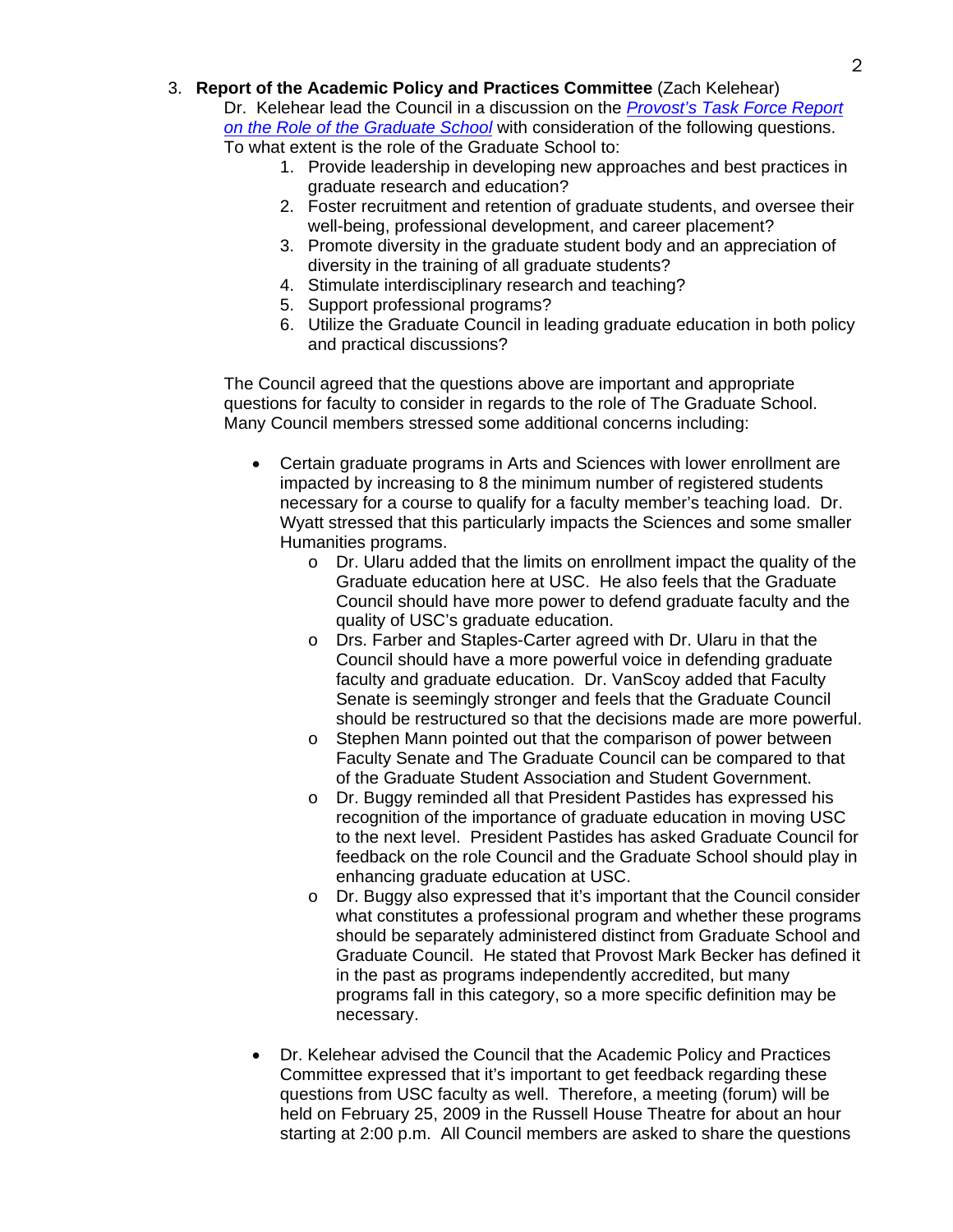and report

(http://www.gradschool.sc.edu/facstaff/RoleofUSCGraduateSchool.pdf) with their academic units and share and feedback with the Council at the next Graduate council meeting on February 23, 2009.

3

• Dr. Buggy has also made the [2008 USC Graduate School Blueprint for](http://www.gradschool.sc.edu/pubs/GSBlueprintforExcellence2008.pdf)  [Academic Excellence](http://www.gradschool.sc.edu/pubs/GSBlueprintforExcellence2008.pdf) report available under the faculty & staff tab on The Graduate School website. This report describes Graduate School activities so faculty may know what's presently being done.

# 4. **Report of the Interim Dean of The Graduate School** (James Buggy)

- Dr. Buggy advised the Council that The Graduate School has selected the recipients of travel grants for travel from February 2009 to May 2009. 40 awards were granted totaling \$10,000. A list of recipients will be posted on the Graduate School website at <http://www.gradschool.sc.edu/support/> .
- Dr. Buggy reported on the status of the TA training workshops. He advised the Council that students are now completing online courses which can be viewed at [http://www.gradschool.sc.edu/tatrain/.](http://www.gradschool.sc.edu/tatrain/) There, a [Database of](http://www.gradschool.sc.edu/tatrain/tatrained.asp)  [Trained TAs](http://www.gradschool.sc.edu/tatrain/tatrained.asp) can be viewed.
- Dr. Buggy advised the Council that Graduate Student Day is scheduled for Friday, April 03, 2009. An announcement will be sent out to students and faculty. Nomination deadlines and an outline of events are posted on the Graduate School website at<http://www.gradschool.sc.edu/gsd/index.htm>.
- Dr. Buggy reported on his meeting with Dr. William T. (Ted) Moore, Provost (Interim) and regarding health insurance subsidies for graduate students. In this meeting, it was established that the yearly health insurance subsidy for graduate students will increase from \$225 to \$275 due to the Athletic Department committing to finance the subsidy for the next eight years. Dr. Buggy has advised the Graduate Student Association (GSA) president, Reed Curtis, of the increase. Stephen Mann stated that GSA has informed the university's graduate students of the change that will become effective during the 2009 – 2010 school terms.
- Dr. Buggy stated that the implementation of the new CollegeNET application system has progressed well. However, faculty and staff must still access multiple programs/systems to obtain current and prospective graduate student information. In an effort to assist faculty and staff with the variety of application / admission resources, Dr. Buggy created a table summarizing them with instruction on use. This guide will be placed on the faculty / staff webpage and used as a starting point in application / admission workshops scheduled by the Graduate School in February.
- 5. **Report of the Associate Dean / Secretary of the Graduate Council** (Nancy Zimmerman – excused absence)
	- No report
- 6. **Report of the Graduate Student Association Representative** (Stephen Mann)
	- No report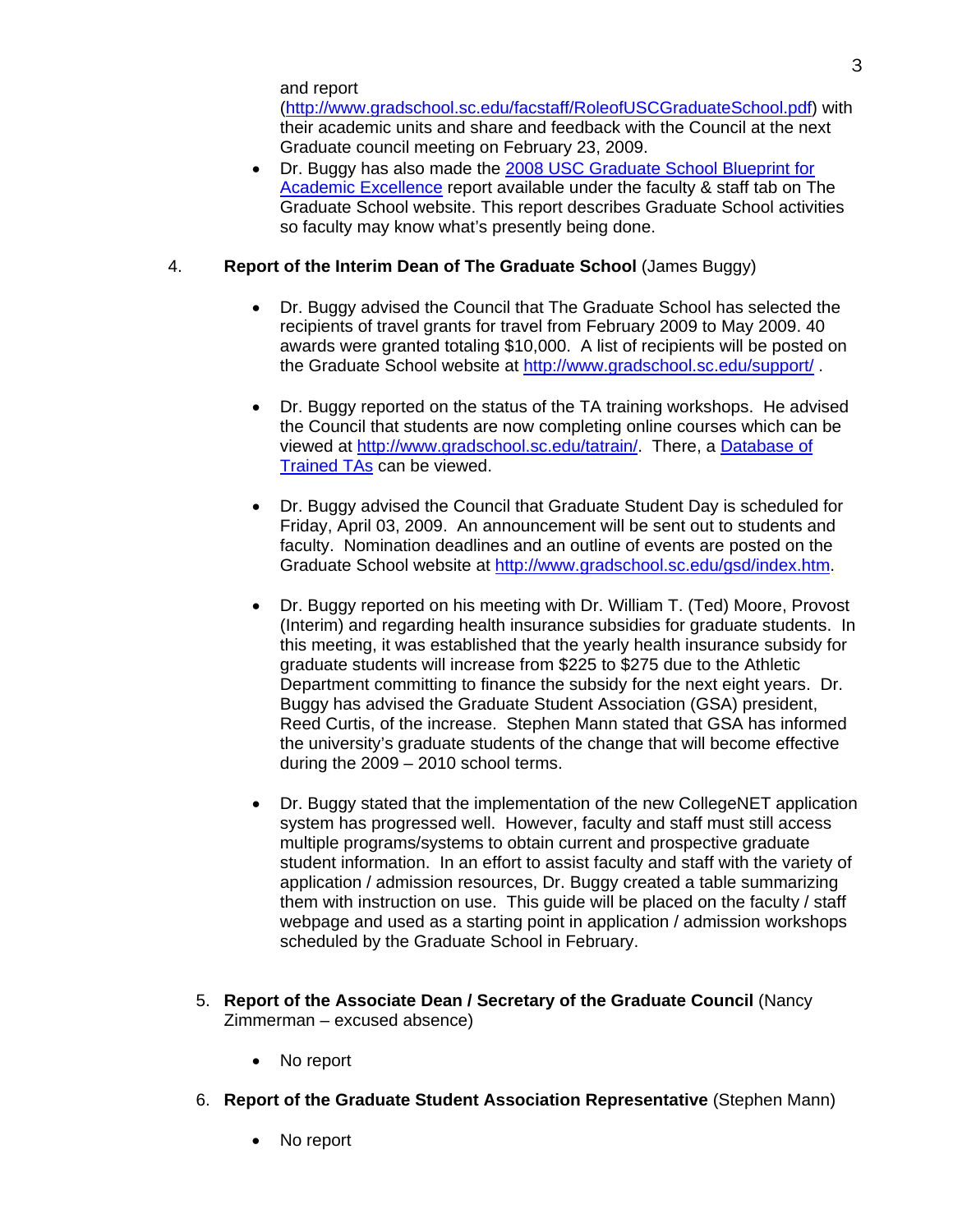### 7. **Other Committee Reports**

None

8. **Report of the Committee on 500/600 Level Courses, Distance Education, and Special Courses** (Nancy Zimmerman – excused absence)

### **500-600 Level Courses:**

Faculty Senate Committee on Curricula and Courses met on January 16, 2009.

No additional action taken on courses returned to units after the October 17, 2008 or November 14, 2008 meetings – no revisions received from units: GEOG 512 - new ARAB 580 - new JOUR 532 - prerequisites ECHE 573 - new ENHS 664 - title and description

Approvals: THEA 563 - new SPTE 545 - new SPTE 590 - new SPTE 640 - new HPEV 502 - prerequisites and description

Withdrawn: THEA 660 - new

The next meeting of the Committee on Curricula and Courses will be held February 13, 2009 at 1:00 PM.

**TIP Approvals:**  None

### **Special Topics Graduate Course Request Approvals:**

ECIV 790 ENGL 566 RELG 592 SLIS 797 SOCY 698

### 9. **Fellowships Committee** (James Buggy)

Dr. Buggy advised the Council that deadlines for Fellowships and Awards are soon approaching and can be viewed on The Graduate School website <http://www.gradschool.sc.edu/support/>.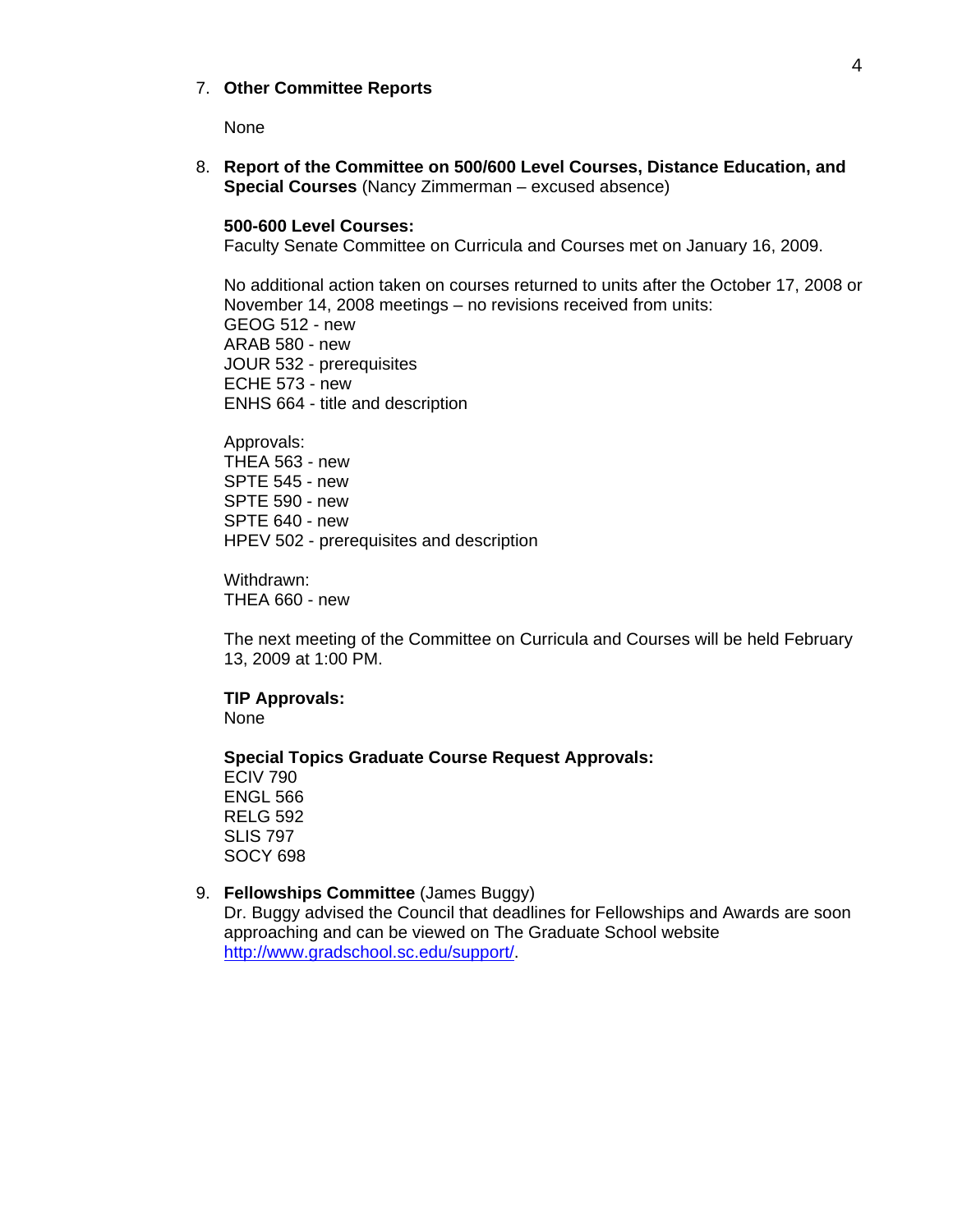### 10. **Report of the Humanities, Social Sciences, Education, and Related Professional Programs Committee** (Murray Mitchell)

### **COLLEGE OF ARTS AND SCIENCES**  *Theatre and Dance*

Curriculum and Bulletin Change: **APPROVED**

# M.A. [in Theatre](http://gradschool.sc.edu/gradcouncil/curricula/CBC%20Theatre%20and%20Dance-AS.pdf)

Adjustment to credit hours required in "Research Methodology" from 3 to 1. This change reflects the increasing integration of experiential education into the M.A. curriculum. The one-credit course will be a lab attached to "Script Analysis", and will provide for dedicated time with the M.A. cohort to cover specific research issues, leaving the remaining credits free to be applied in history, criticism, and/or critical theory.

[Effective: Fall 2009]

## **COLLEGE OF HOSPITALITY, RETAIL, AND SPORT MANAGEMENT**  *Hotel, Restaurant, and Tourism Management*

Curriculum and Bulletin Change: **APPROVED**

[Master of International Hospitality and Tourism Management](http://gradschool.sc.edu/gradcouncil/curricula/CBC%20HRSM.pdf) Delete MGMT 718 (Management of Human Resources) from the Non-thesis option; Add HRSM 788 (Applied Research in Hospitality, Retail & Sport Management) to the non-thesis option; Correct a mis-print for HRSM 788 credit hours on Thesis option.

[Effective: Summer 2009]

### *Sport and Entertainment Management*

Course Change Proposal: **APPROVED**

 **From: SPTE 740** [Public Assembly Facility Management \(3\)](http://gradschool.sc.edu/gradcouncil/curricula/CCP%20SPTE%20740.pdf) Decision-making techniques and processes in managing and operating public assembly facilities

Prereq: Department permission required.

### **To: Delete Course**

With the restructuring of the SPTE graduate curriculum and the creation of a new course, SPTE 640 - Venue Management, this course is no longer required and will no longer be taught.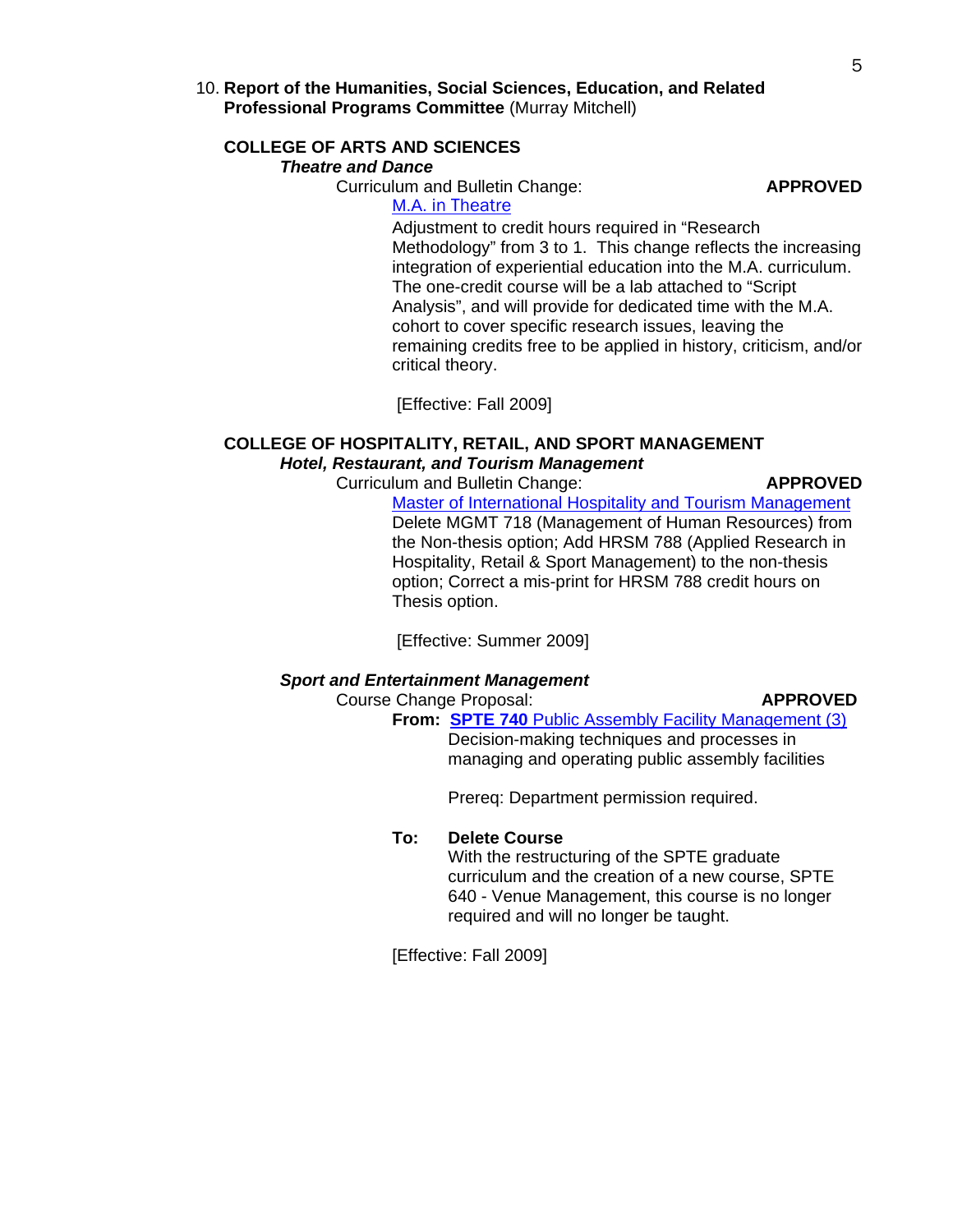Curriculum and Bulletin Change: **APPROVED**

[Sport and Entertainment Management](http://gradschool.sc.edu/gradcouncil/curricula/CBC%20Sport%20and%20Entertainment%20Management%202.pdf) Request to notify the Commission on Higher Education (CHE) and the Southern Association of Colleges and Schools (SACS) about a distance education component of their curricula.

[Effective: Spring 2009]

Curriculum and Bulletin Change: **APPROVED** [Master of Sport and Entertainment Management](http://gradschool.sc.edu/gradcouncil/curricula/CBC%20Sport%20and%20Entertainment%20Management.pdf) Changes to the bulletin entry for the Master's of Sport and Entertainment Management program.

[Effective: Fall 2009]

New Course Proposal: **APPROVED**

**SPTE 760 Principles of Sport and Entertainment Marketing** [\(3\)](http://gradschool.sc.edu/gradcouncil/curricula/NCP%20SPTE%20760.pdf)

This course is designed to provide a foundation in the principles of sport and entertainment marketing.

Prereq: Undergraduate marketing class or equivalent [Effective: Fall 2009]

### New Course Proposal: **APPROVED**

**SPTE 775** Event Programming and Promotion (3) This course will examine the critical functions of booking and scheduling a public assembly facility and the production of events in such a venue.

Prereq: SPTE 640 [Effective: Fall 2009]

# New Course Proposal: **APPROVED**

### **SPTE 790** [Sport and Entertainment Finance \(3\)](http://gradschool.sc.edu/gradcouncil/curricula/NCP%20SPTE%20790.pdf) This course examines financial information necessary to perform the usual duties and responsibilities associated with sport facilities, programs and organizations.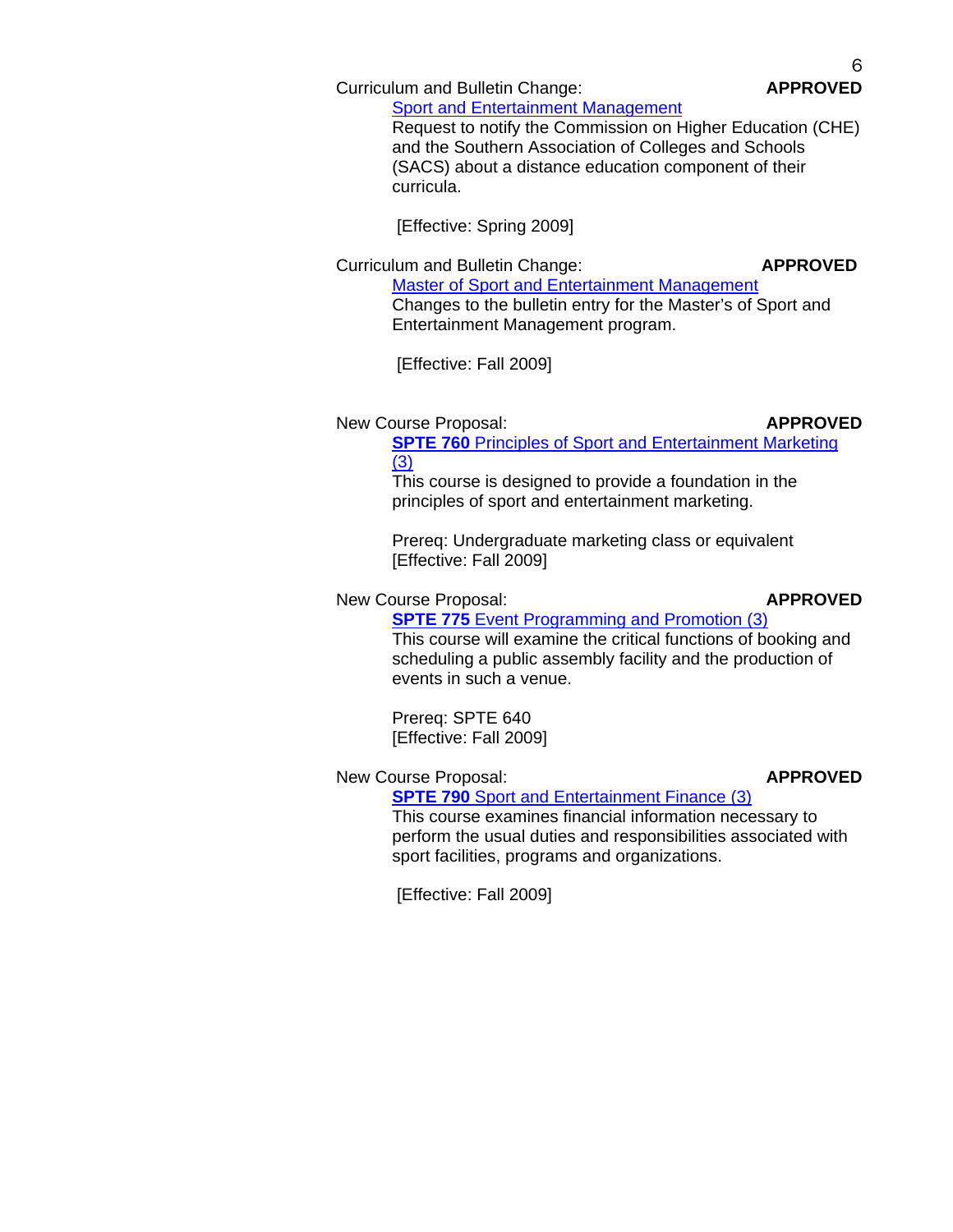### **MOORE SCHOOL OF BUSINESS**  *Management*

**Course Change Proposal: APPROVED** 

**From: MGMT 801** [Specialized Study in International](http://gradschool.sc.edu/gradcouncil/curricula/CCP%20MGMT%20801.pdf) [Employment Relations \(3\)](http://gradschool.sc.edu/gradcouncil/curricula/CCP%20MGMT%20801.pdf)

> An analysis of selected employment and labor relations problems and practices viewed from a comparative, cross-national perspective and the perspective of a multinational enterprise.

Prereq: DMSB 702 or MGMT 718 or 779

**To: MGMT 801** Human Resources and the Global Firm (3) An analysis of human resources practices viewed from a comparative, cross-national perspective and the perspective of a multinational enterprise.

Prereq: None.

[Effective: Fall 2009]

Course Change Proposal: **APPROVED From: MGMT 719** [Management Compensation \(3\)](http://gradschool.sc.edu/gradcouncil/curricula/CCP%20MGMT%20719.pdf)

Prereq: MGMT 718 or 779

**To: MGMT 719** Management Compensation (3)

Prereq: MGMT 801

[Effective: Fall 2009]

Course Change Proposal: **APPROVED**

**From: MGMT 720** [Staffing \(3\)](http://gradschool.sc.edu/gradcouncil/curricula/CCP%20MGMT%20720.pdf) Topics in staffing on a rotating basis among job analysis recruitment, test validation, selection systems, and or other subjects.

Prereq: MGMT 718 or 779

**To: MGMT 720** Staffing (3) Topics in staffing on a rotating basis among job analysis recruitment, test validation, selection systems, and or other subjects.

Prereq: MGMT 801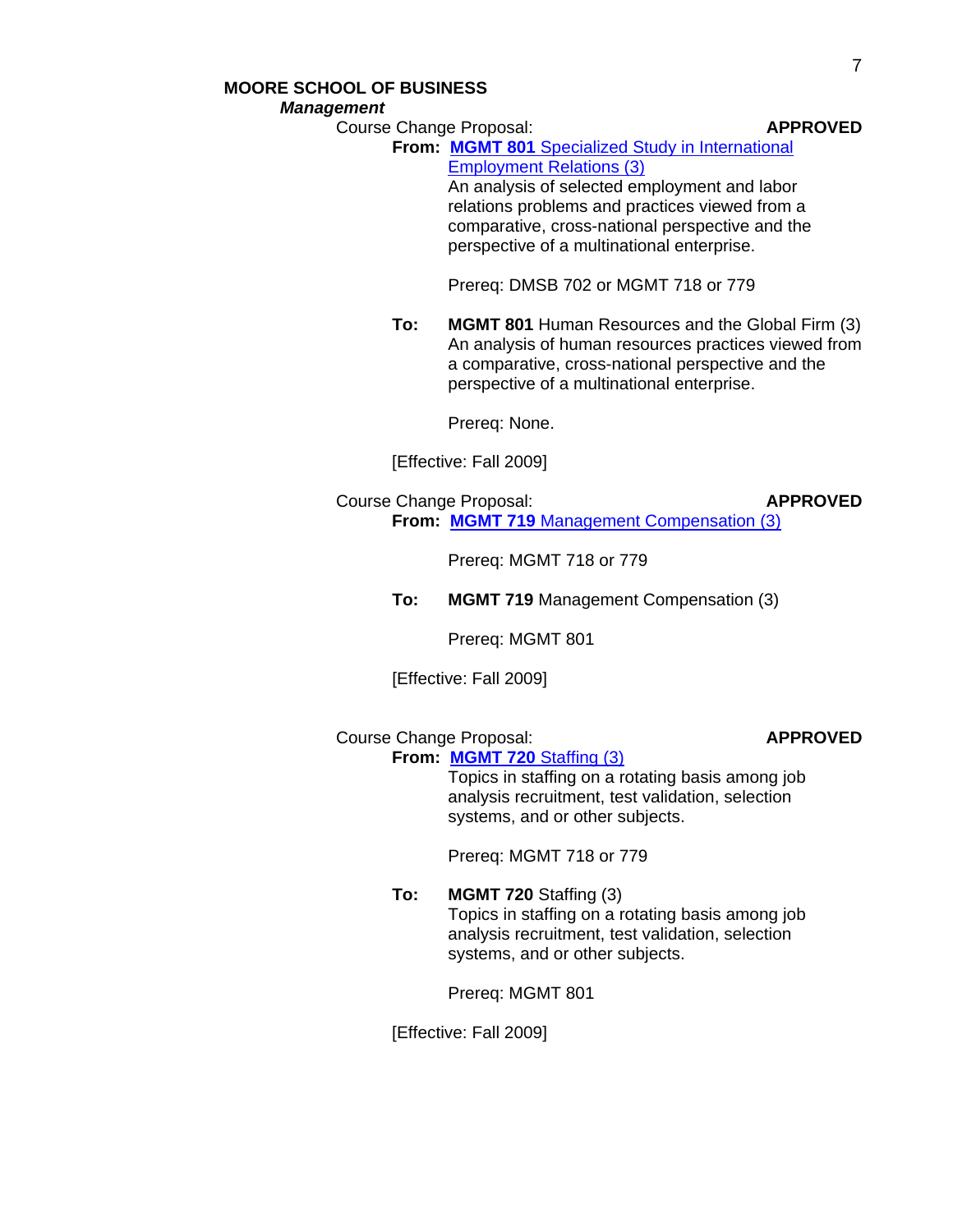Course Change Proposal: **APPROVED**

**From: MGMT 725** [Personnel and Employment Relations](http://gradschool.sc.edu/gradcouncil/curricula/CCP%20MGMT%20725.pdf)  [Research \(3\)](http://gradschool.sc.edu/gradcouncil/curricula/CCP%20MGMT%20725.pdf)

Research methods in personnel and employment relations. Emphasis on: problem identification and hypothesis development, proper research design, application of analytic strategies, strengthening research report writing skills.

Prereq: MGMT 718 or 779; MGSC 692

**To: MGMT 725** Human Resource Metrics and Research Methods (3) Applied data analysis and research methods in human resources. Emphasis on research design, analytic strategies, measurement of human resource variables and outcomes, and presentation of written and oral

Prereq: None.

information.

[Effective: Fall 2009]

# Course Change Proposal: **APPROVED**

**From: MGMT 726** [Issues in Personnel and Employment](http://gradschool.sc.edu/gradcouncil/curricula/CCP%20MGMT%20726.pdf) [Relations \(3\)](http://gradschool.sc.edu/gradcouncil/curricula/CCP%20MGMT%20726.pdf)

> Capstone course for master's students in personnel and employment relations. Integration of coursework and professional practice through analysis of current public policy and management

Prereq: MGMT 779

**To: MGMT 726** Human Resource and Business Strategy (3) Capstone course for master's students in human resources. integration of course work through analysis of current management issues and the use of case analysis and business simulations.

Prereq: MGMT 801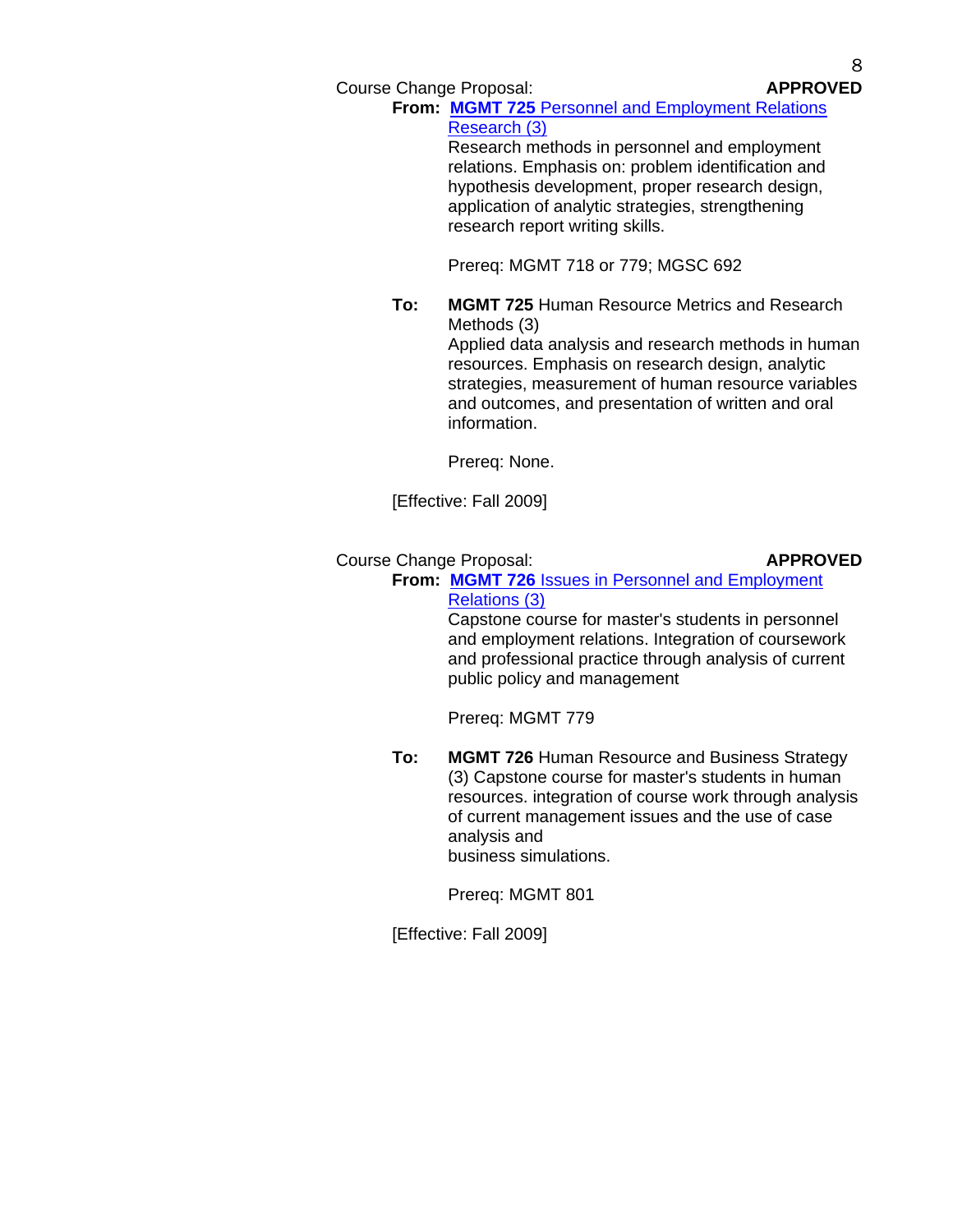Course Change Proposal: **APPROVED**

**From: MGMT 727** [Internship in Personnel and Employment](http://gradschool.sc.edu/gradcouncil/curricula/CCP%20MGMT%20727.pdf)  [Relations \(6\)](http://gradschool.sc.edu/gradcouncil/curricula/CCP%20MGMT%20727.pdf) Field experience in personnel and employment

relations. Includes a report analyzing the experience.

**To: MGMT 727** Internship or Practicum in Human Resources (6) Field experience in human resources. Includes a report analyzing the experience.

[Effective: Fall 2009]

# Course Change Proposal: **APPROVED**

**From: MGMT 730** [Consulting and Organizational](http://gradschool.sc.edu/gradcouncil/curricula/CCP%20MGMT%20730.pdf) [Development in MNCs \(3\)](http://gradschool.sc.edu/gradcouncil/curricula/CCP%20MGMT%20730.pdf) 

> Restructuring and transformation initiatives within multinational organizations as internal consultants and/or change agents.

> $\left\{=\left\vert \text{BUS } 718\right\} \right\}$ Prereq: DMSB 711 or IBUS 700 or MGMT 779 or instructor's permission

**To: MGMT 730** Consulting and Organizational Development in MNCs (3) Restructuring and transformation initiatives within multinational organizations as internal consultants and/or change agents.

> $\left\{=\left| \text{BUS } 718 \right\} \right\}$ Prereq: DMSB 711 or IBUS 700 or MGMT 801

[Effective: Fall 2009]

# Course Change Proposal: **APPROVED**

# **From: MGMT 772** [Employee and Organizational](http://gradschool.sc.edu/gradcouncil/curricula/CCP%20MGMT%20772.pdf) [Development \(3\)](http://gradschool.sc.edu/gradcouncil/curricula/CCP%20MGMT%20772.pdf)

Examination of methods of employee development and organizational change efforts designed to increase organizational effectiveness with an emphasis on planning, design, management, and evaluation of intervention programs.

**To: MGMT 772** Employee and Leadership Development (3) Examination of methods of employee development and leadership development with an emphasis given to program design, management, and evaluation.